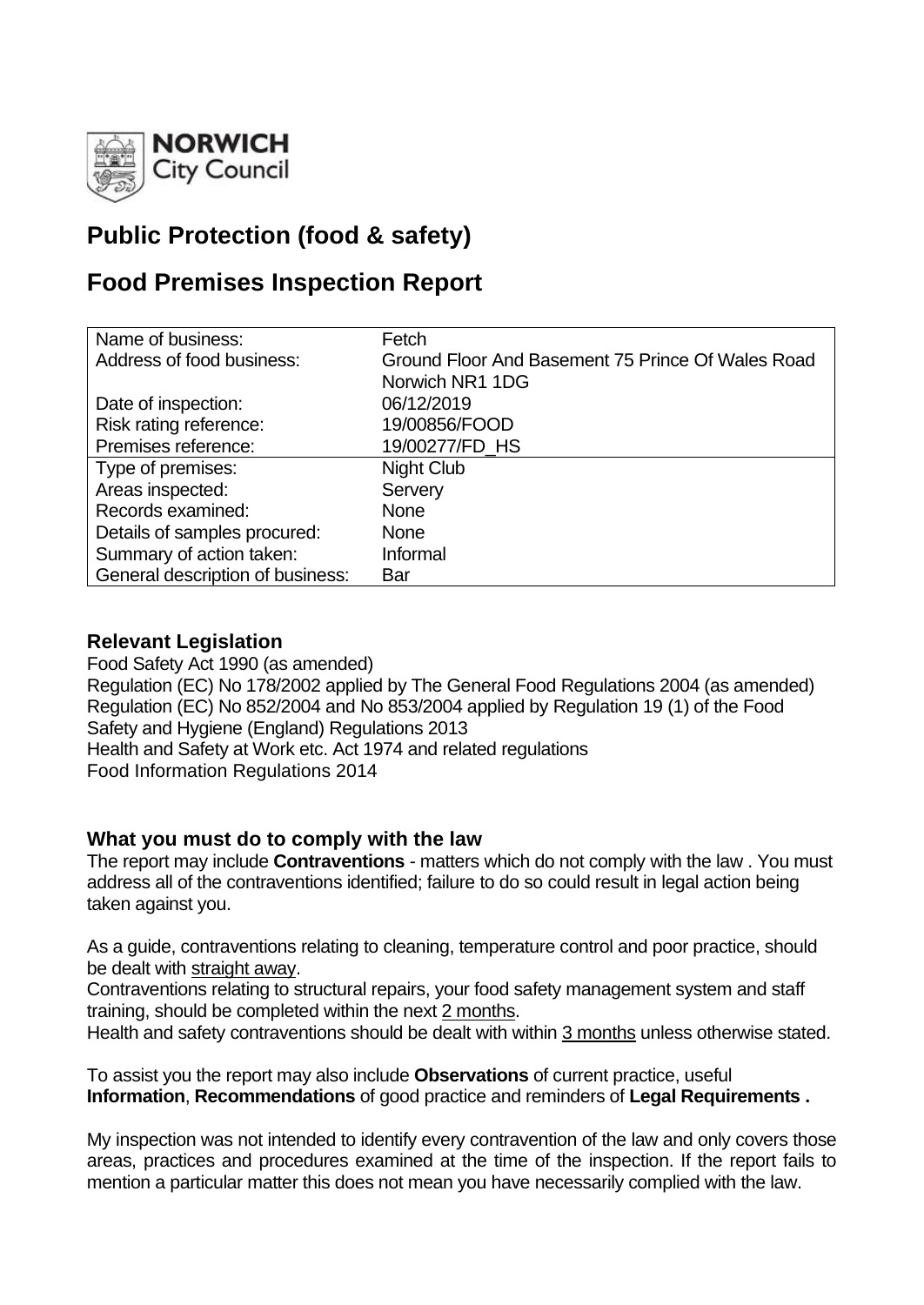## **FOOD SAFETY**

#### **How we calculate your Food Hygiene Rating:**

The food safety section is divided into three areas which you are scored against for the hygiene rating:

- 1. Food hygiene and safety procedures
- 2. Structural requirements
- 3. Confidence in management/control procedures

Your Food Hygiene Rating is 5 - a very good standard



## **1. Food Hygiene and Safety**

Food Hygiene standards are excellent. You demonstrated full compliance with legal requirements. You have safe food handling practices and procedures and all the necessary control measures to prevent cross-contamination are in place. **(Score 0)**

Hand-washing

**Observation** I was pleased to see handwashing was well managed.

#### **2. Structure and Cleaning**

The structure facilities and standard of cleaning and maintenance are all excellent and you demonstrated full compliance with the law. There is evidence of effective pest control and procedures are in place to rectify any problems as they arise. There is good provision for waste disposal. **(Score 0)**

Cleaning Chemicals / Materials / Equipment and Methods

**Observation** I was pleased to see that the premises was kept clean

#### **Maintenance**

**Observation** You are maintaining the premises in good condition.

#### Pest Control

**Observation** I was pleased to see that the premises was proofed against the entry of pests and that pest control procedures were in place.